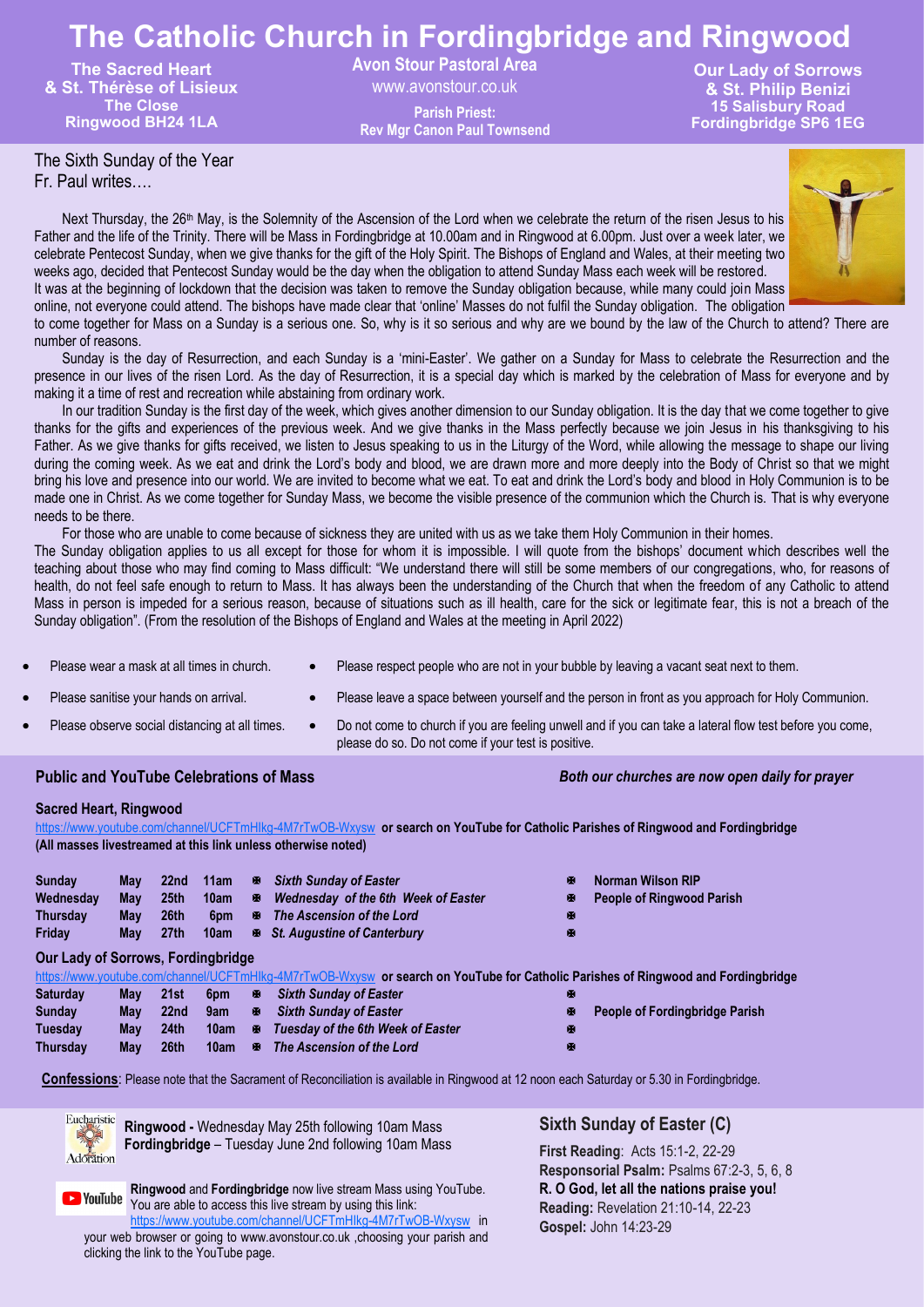## **Lectio Divina, an ancient practice of the church:**

**Palm Sunday (C)** We are a small group who meet via Zoom every Tuesday at **First Reading**: Isaiah 50:4-7 reflect on it either silently or aloud. It is not Bible Study so there is no right or wrong interpretation of the reading. We pray beforehand and ask the Holy Spirit to guide each of us so that the reading ultimately says something different to each of us. This can be interesting and can open up our minds to seeing a well-known passage of Scripture in a new way. If you would like 7.10pm. We read a short passage from Scripture, a Psalm or a Prayer and to join us, just try it out or find out more, please get in touch by email with Maria maricarmen@murraybrown.uk or Barbara bgeatrell@yahoo.co.uk

**And please -** do not worry if you are new to Lectio Divina. We as a group only started last year initially under the guidance of Father Paul.



# **Loaves and Fishes**

Our Facebook group is a great way of keeping in touch with other parishioners. Ask to join here: https://www.facebook.com/1397210003927764/

#### **Forty Days and Forty Nights….**

**your parish magazine** Send contributions and feed back for future editions to: crisbasha@aol.com. The Forty Days deadline is the 25th of the month. All contributions are welcome.

#### **CAFOD - The paradox of abundance**

Over 800 million people go hungry each day. Yet the world produces over 4 billion tonnes of food and we only need 3.7 billion tonnes to feed everyone. From all this food produced, a third is wasted. St John Paul II called this 'the paradox of abundance.' Clearly the currently global food system is not working. But as Pope Francis said, "Each of us has a role to play in transforming food systems for the benefit of people and the planet." Let's respond to his call! CAFOD's new campaign is called Fix the Food System. See www.cafod.org.uk/food for more information, including an invitation for parish groups to learn about the impact of our food with our *Fix the Food System: a 7-station journey* resource.

#### **Standing Order information:**

Please continue to support your parishes through your donations. The best way, is to set up a Standing Order via your bank. The parish bank details are:

**Account Name: PRCDTR Ringwood Sacred Heart or PRCDTR Fordingbridge St. Mary and St. Philip Ringwood:** Sort Code: 30 93 04 Account Number: 00886336 **Fordingbridge: Sort Code: 30 93 04** 

### **Fordingbridge and Ringwood Contact Details**

**Office hours:** OLS Tues 10-12 and SH Fri 10-12 **Parish Priest:** Rev Mgr Canon Paul Townsend Tel: 01425 653131 Email: ptownsend@portsmouthdiocese.org.uk

**Administrator:** Melissa Hildreth Tel: 01425 653131 Email: shandolos@portsmouthdiocese.org.uk

#### **Safeguarding Co-ordinator**:

Fordingbridge: Donna Kerrigan 01425 656895 donna.kerrigan@btinternet.com Ringwood: please contact Donna Kerrigan, details above





# **Greeting Cards**

Barbara has added Confirmation cards to the display and within the next two weeks will add the First Holy Communion cards. The First Holy Communion Mass will be on June 19 in both Fordingbridge and Ringwood as we have candidates from both churches. If there is a card you particularly want please ask me, Barbara : bgeatrell@yahoo.co.uk Cards and First Communion gifts also available in the hall at Our Lady of Sorrows Church.

https://www.avonstour.co.uk/parishes/ringwood/piety-stall/

**Thank you for your financial support: please, if you can, continue to support your parishes via standing orders. March offerings to Parish bank accounts**

|           | Ringwood | <b>Fordingbridge</b> |  |  |  |  |
|-----------|----------|----------------------|--|--|--|--|
| <b>SO</b> | £1658    | £ 2966               |  |  |  |  |
| Cash/Env  | £ 587    | £ 537                |  |  |  |  |

**Avon Stour Pastoral Area—**For an urgent call to a priest if Fr. Paul cannot be contacted, please call a priest on one of the numbers below**:** Fr. Darryl Jordan: Iford St Thomas More

Fr. Kevin Hoiles: Southbourne Our Lady Queen of Peace (01202424960) Deacon Hugh Parry :07971 071571

More details on the website: www.avonstour.co.uk

*Hospital Chaplain* (B'mouth & C'Church): *Fr. Darryl Jordan* contact at: 03000194221 (Chaplaincy Office)

Catholic Diocese of Portsmouth (reg. charity no. 246871)

*"Bringing people closer to Jesus Christ through his Church"*

*www.portsmouthdiocese.org.uk*